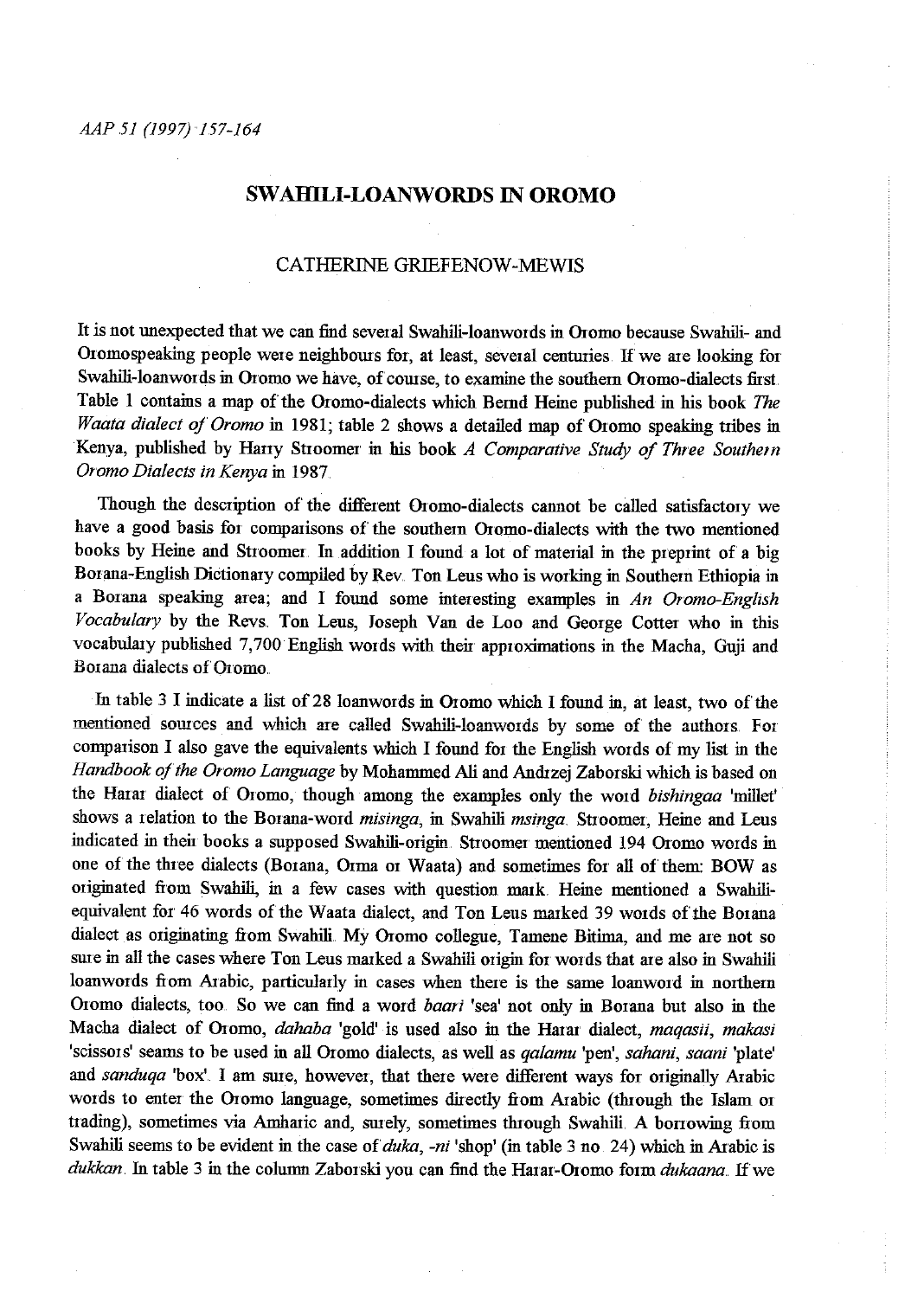have *duka* in the southem dialects - which sounds so similar to Swahili *duka* (locative *dukani)*  this indicates a borrowing from Swahili namely when in the northern dialects *duka* is not used but the word *suuqi* or *suuki* in the meaning 'shop' which is originally Arabic for 'market'. A similar situation seems to exist for *askari, askartii* 'soldier' (no.25) and *alfuu, elfuu* 'thousand' (27) and for the Borana word *gaarii*, BOW *gaarii*, Sw. *gari* (no.4) for 'car' which is supposed to be of Indian 01igin. The N01them Oromo dialects use the words *makina* and *konkolata,* the Ethiopian branch of the B01ana uses *makina, babura* 01 *gaari* and the Somali use *baabuur* f01 'car' So, if we find a term *gaari* only in the Southem dialects of Oromo and in Swahili as well it seems much more likely to have been borrowed from Swahili than from any other language.

Besides the Swahili-loanwords given in the handout Heine found the nouns *kitáanda* 'bed', *mzigo'* 'load' in the Waata dialect of Oromo, the verbs *ans*- 'to begin', *tooshit*- 'to be enough', *ba'dilisha'd-* 'to exchange', *piim-* 'to measure' and the adverbs *kip6fo* 'blind' and *sawasawa*  'c01rect'

Stroomer, who collected a much larger amount of words for Borana, Otma and Waata, gave among others the following Swahili-loanwords: *ahsaantaa* 'thank you', *barwa,* Sw. *barua*  'letter', *bru, basi* 'so, well', *cumbaa* 'room, *chamber",falume,* Sw. *mfalme* 'king, *chief,jamboo*  'hello!', *jariba* 'to try', *jiikoo* 'kitchen', *kaazil* 'work', *kanisaa* 'church', *karibuu* 'near, approximately, *welcome!',jumaa taatuu orjumaa sadii* 'Monday', *ki'saa* then, *kitaandaa* 'bed', *kiyaamaa* 'resmrection', *lakinii* 'but', *meezaa* 'table', *milimaa* 'mountain', *ndizii* 'banana', *sirkaala* 'government', *'sambaa* 'farm, garden', *ukutaa* 'wall', *wiasii* 'potatoes', the interjection *yaani* 'well', and *zaidii* 'high (of prices), more'.

Here I did not include Arabic loanwords from Stroomer's vocabulary which we find in the Northern dialects, too.

The most remarkable point in Stroomers' vocabulary for me is the fact that we find so many prepositions beside greetings, nouns, verbs and interjections which are borrowed preferentially: *baada* (OW) 'after', *bakaa* (BO), *pakaa* (0) *mpaka* (without any mark for a dialect), Sw *mpaka* 'until', *bilaa* (W) 'without', *hataa* (W) 'until', *kablaa* or *kabilaa* (OW) 'before' .. <sup>I</sup> examined the Arabic loanwords in Somali, in Swahili and in Oromo - in none of these languages, however, I found as many prepositions in comparison with the total amount of loanwords borrowed from another language as in Stroomer's vocabulary.

I am sure that there exists a very high degree of bilingualism or diglossy with Swahili, epecially in the Otma and the Waata dialect The use of the Swahili conjunction *au* 'or' in Orma shows this high degree, too. When we find the Swahili w01d *kila* in Waata-Otomo as *kilaa* 01 *killaa* all f01 example in a sequence *killa bonnii* 'every snake' beside *kilaa sikuu* for 'always' m if we see the Swahili-word *kisha*, in Waata *ki'saa* 'then' also in a quite Oromized form: ki'saatiillee 'also then' or 'even then' it shows that these words are not only borrowed as an idiomatic expression but they are separated in their details and used according to their individual meaning. Another example from Orma is *guyya kiyaamaa* 'the day of resurrection' (Stroomer). *Guyyaa* is the Oromo word for 'day'.

For the form *bakaa* in Borana and Orma given by Stroomer beside *pakaa* in Orma from Sw. *mpaka* 'until' there may be two explanations: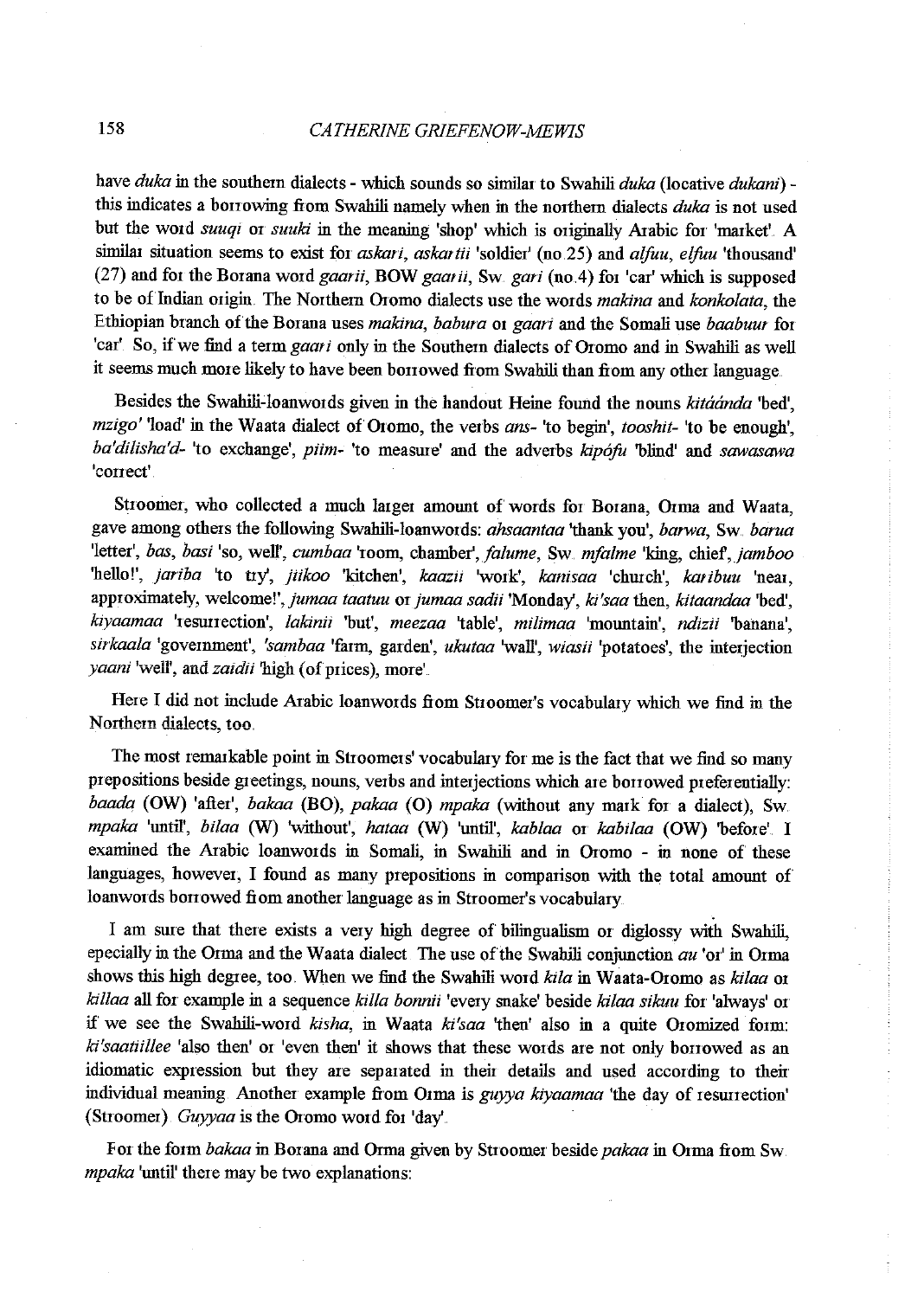- 1 the sound *p* does not exist in Oromo, we find this sound only in loanwords such as *poostaa*, *polotikaa, poolisii besidefoolisii*
- 2. We have an Oromo word *bakka* with the meaning 'place'. Perhaps the Borana and Orma saw a connection between the Swahili word for 'until' and the Oromo word for 'place', perhaps in the sense of a folk etymology

A sequence of two consonants is common in Oromo only if one of the sounds  $r$  or  $l$  is a part of it So the Oromo will prefer *pakaa* instead of *mpaka* and *masingaa* or *misingaa* instead of *msinga.* Surprisingly I did not find a variant form beside *mlangoo.* 

The Swahili word *msinga* is given in Heine ( 1981: 61) with the mark: ,Swah. dial" for the Waata form *msiinga'* 'millet'. Stroomer wrote behind *misinga* and *masingaa* Swahili with a question mark The problem that we find this word not in Standard Swahili and only in the Southern Oromo dialects as well as in the Harar dialect, but there in the form *bishingaa,* raised some doubts about a Swahili origin I have not solved this problem yet.

If we look at the maps (table 1 and 2) and see the region inhabited by Orma and Waata or even the Southern Borana branch it is not surprising that we find such a strong influence of Swahili there But I was really surprised when I found words as *simu* for 'telephone', *rangi* for 'colour', *soka* or *shoka* for 'axe' and *jembe* for 'hoe' in Ton Leus' *Borana-English Dictionary* and in the vocabulary of Ton Leus, Joseph Van de Loo and George Cotter, i.e. in vocabularies collected not in Kenya but in Ethiopia. These words are typical Swahili words and, of course, not used in the Northern Oromo dialects.

I would like to close my paper with a Swahili-verse with Oromo-words described by Ernst Dammann in  $ZfE$ , vol. XXX, which shows the relations between Swahili and Oromo, however, in opposite direction:

*Karatasi ya kimanga tukuwa yangu damisal wende nayo Pate Yunga, hofo kibarasisa. umwambie ndiwa Manga dubi kina kubisisa jarhama unash, mina basa, dubaidana.* 

On Arabic paper take my message! Go with it to Pate Yunga and inform him himself Speak to the pigeon fiom Arabia and explain the matter to him: Remove the bad people fiom the house; then we will talk with each other

This verse was written by Sultan Ahmed in Kau to Sultan Ahmed bin Sheik in Pate, probably the governor of Pate Bwana Madi bin Sheix who governed Pate between 1840 and 1856. The writer of the letter warned his brother that bad people are among his followers. He used Oromo words for preventing others to understand this warning:

*damisa, dams* is Oromo 'message'  $hofu = ofi$  means 'himself' 'barasisa' means 'to let know, to inform' *dubi* is 'speech, matter·' *kina* - 'this' *kubisisa* = *hubachisa* 'to explain, make clear'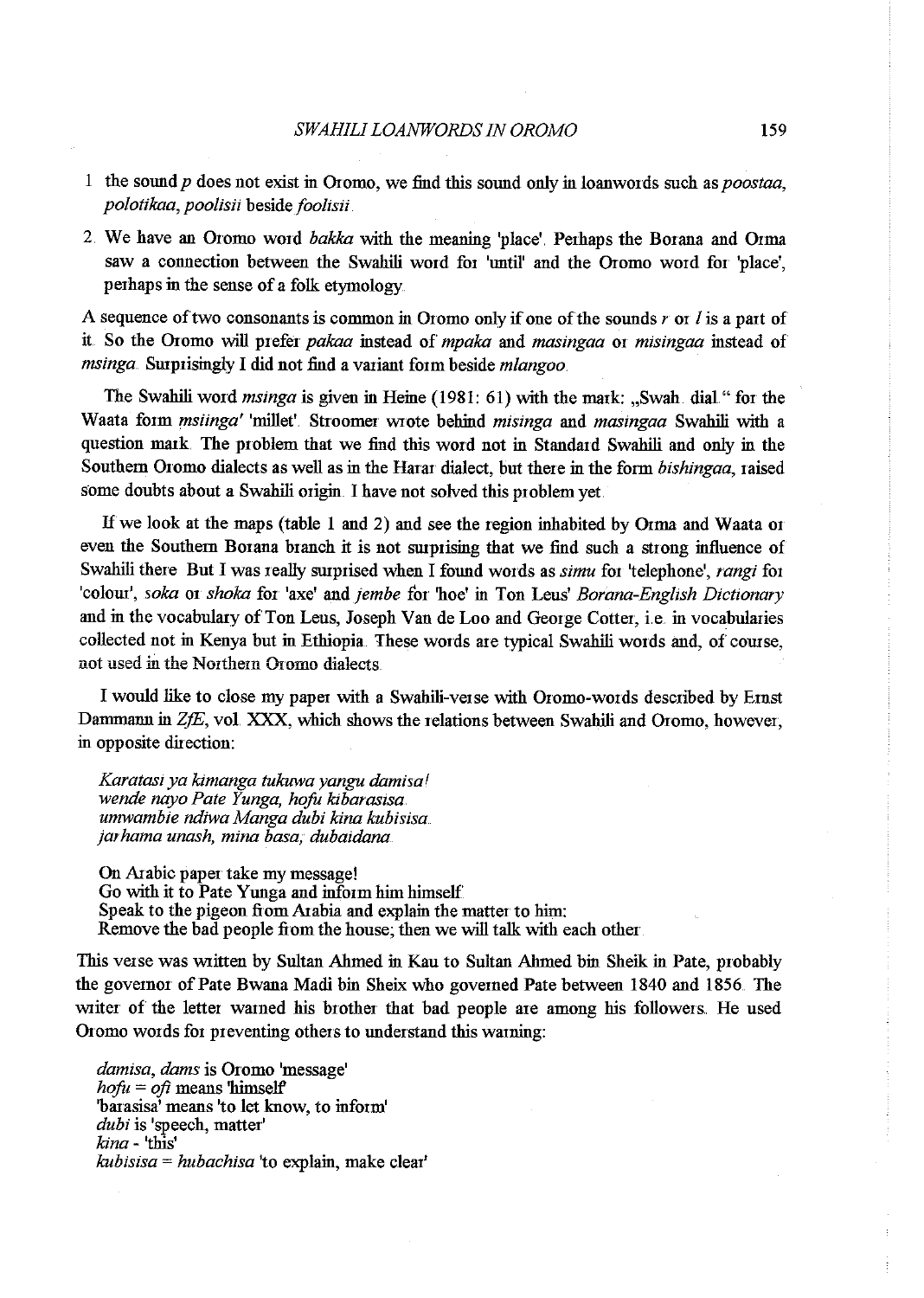*jarhama =jari hama* 'bad people'

*unash* was translated by the informant *uwajukuze* 

*mina* = *mana* 'house'

*basa* = 'to let come out'

*dubaidana* - *dubanna* means in Oromo 'we will speak', the ending *-ana* seems to be the Swahili associative form, so we have 'we will speak with each other'.

#### **References:**

- Mohammed Ali & Andrzej Zaborski 1990. *Handbook of the Oromo Language*. Wroclaw. (Cited in the table as Zaborski).
- Dammann, Ernst. 1939/40. "Ein Suahelivers mit Gallawörtern." Zeitschrift für Eingeborenen-*Sprachen* 30: 233-234

Gamta, Tilahun. 1989. "Oromo-English Dictionary." No place.

Gragg, Gene 1982 *Oromo Dictionary* Michigan.

Heine, Bernd 1981. *The Waata Dialect of Oromo Grammatical Sketch and Vocabulary* Berlin

Hoftmann, Hildegard. 1963.. *Suaheli-Deutsches Worterbuch* Leipzig.

Leus, Ion, Joseph van de Loo & George Cotter. 1992 An Oromo-English Vocabulary. Debre Zeit

Leus, Ton 1988. "Borana-English Dictionary." Mimeographed copy.

Stroomer, Harry. 1987 *A Comparative Study of Three Southern Oromo Dialects in Kenya.* Hamburg.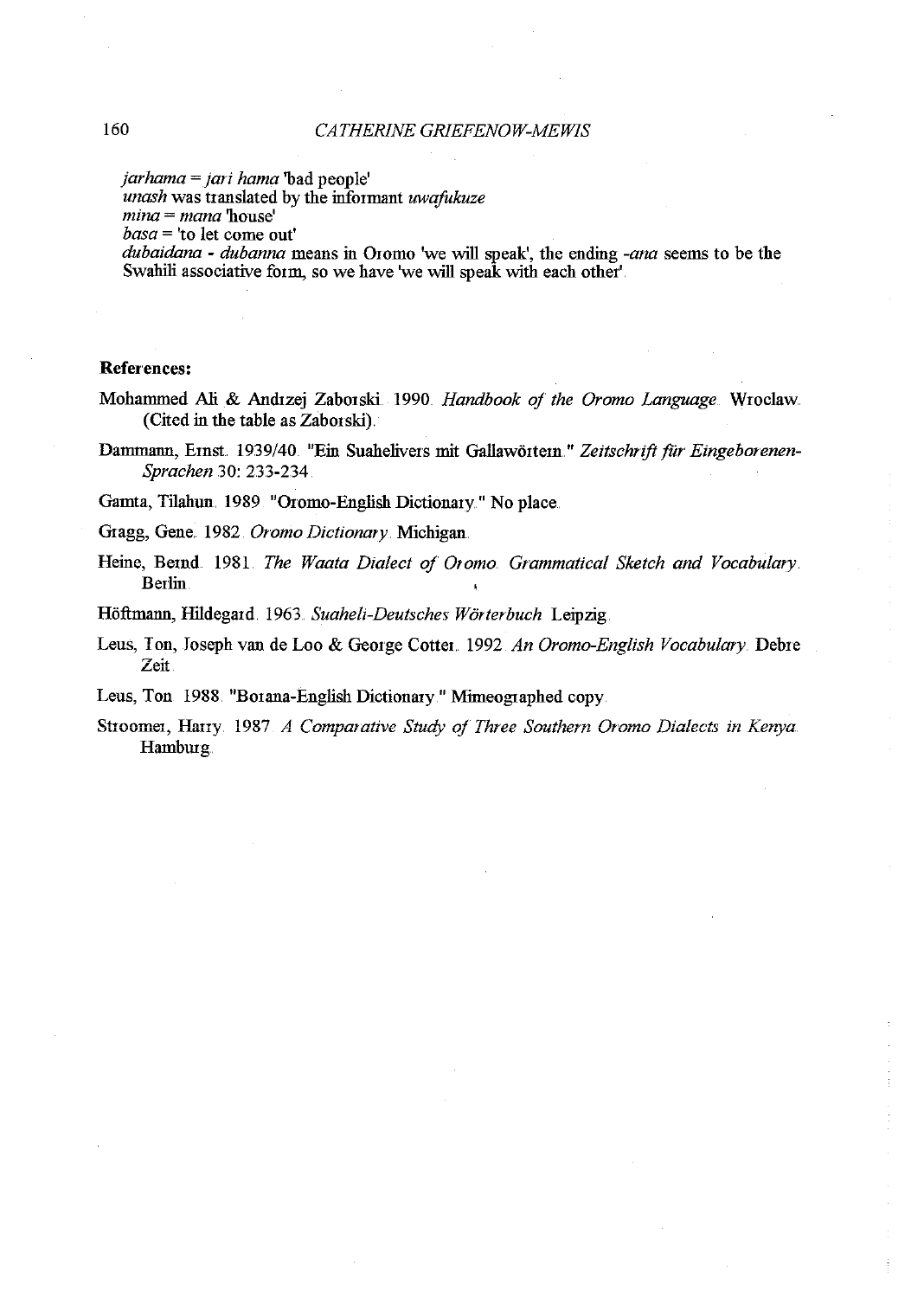# Table 1: Map of the Oromo-dialects (Heine 1981: 12)

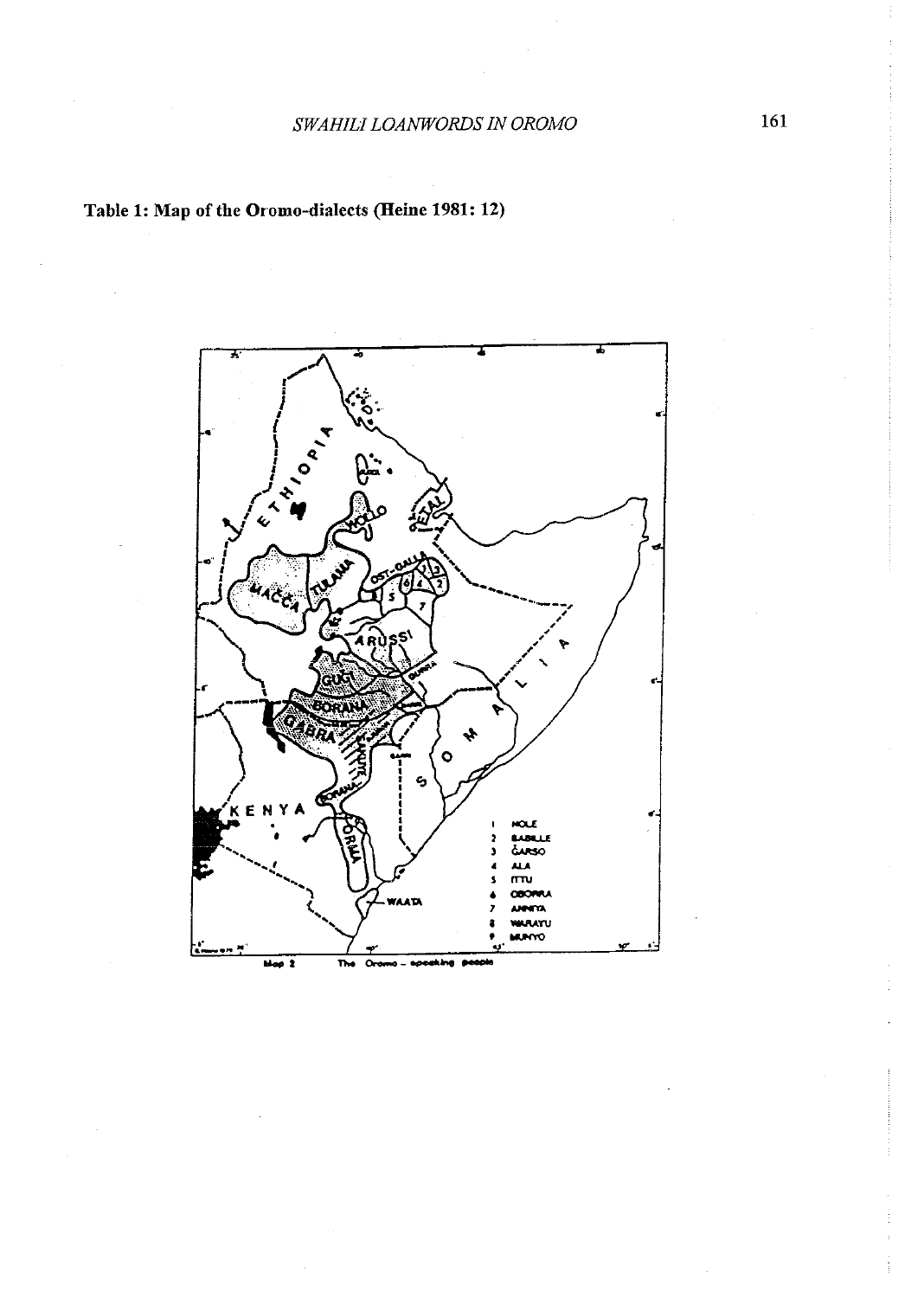

Table 2: Map of the Oromo speaking tribes in Kenya (Stroomer 1987: xii)



| $G_{\text{ab}}$ ra $\frac{1}{2\sqrt{2}}$ | Waata 1555              |
|------------------------------------------|-------------------------|
| Carre XXXV                               | Sakuye $\frac{1}{1000}$ |
| Borems[[      ]                          | Ajursan (2020)          |
| $0$ Deg $1111/14$                        |                         |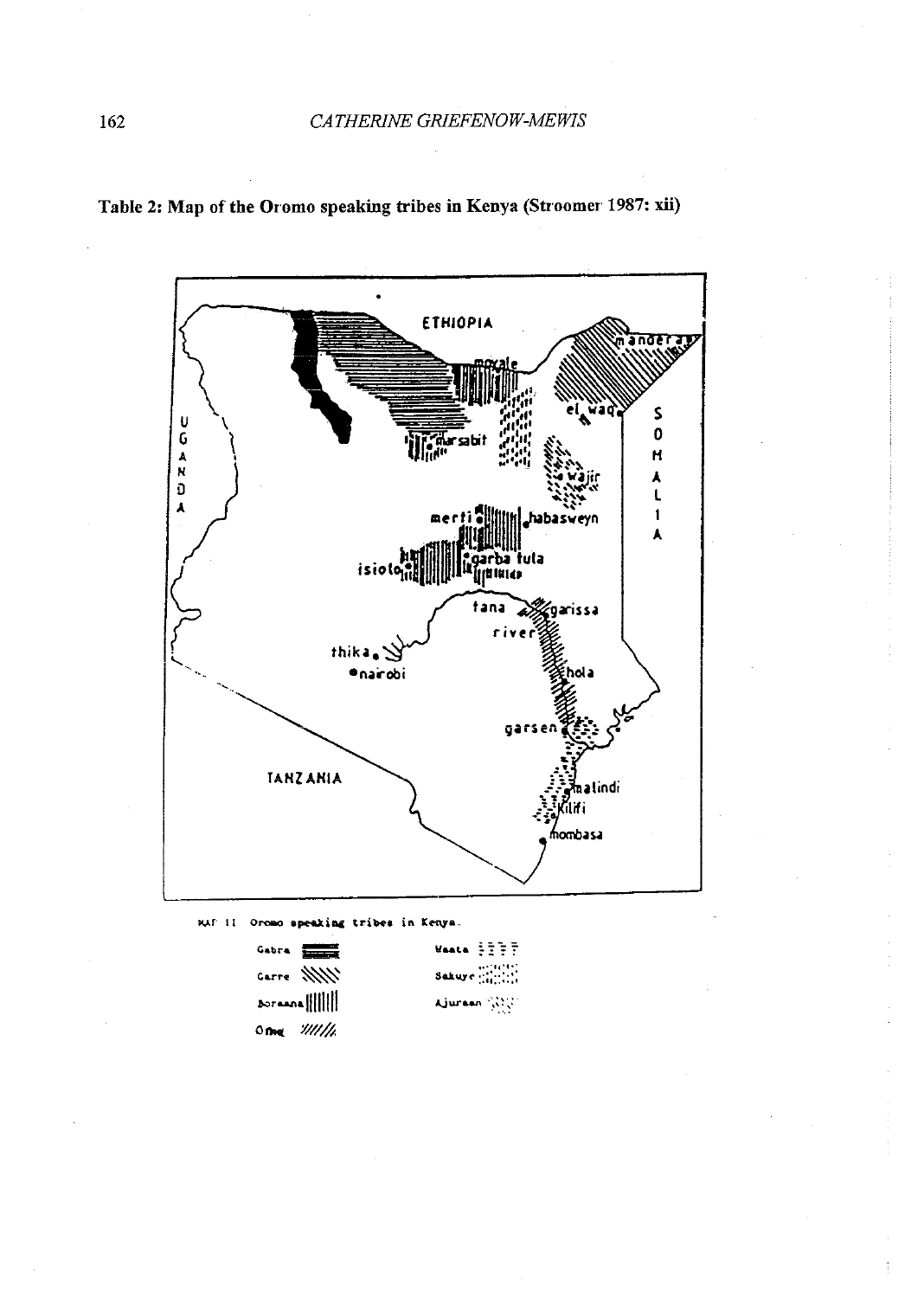### *SWAHILI LOANWORDS IN OROMO* 163

## Leus, van de Loo & Cotter (1992) Stroomer (1987) English Macha Guji Borana BOW 1 'auction' caal baasi dabarsisa nadi naadadaO catataa carratisa 2 'axe' qottoo, fassi, agaraa, dhagaraa (dh)agara, sookaa B soka, qoci 'axe handle' muka qottoo, fassi sukeya suka <sup>3</sup>'cap' qoobi, gomfoo maleyo kofia kofiyaaBO <sup>4</sup>'car' makina, konkolata maakina makina, babura, gari gaariiBOW 5 'chair' batcuma, wonberi, wombari, batcumma batcuma, borati, kitii <sup>0</sup> teesuma matcuma 6 'colour' bifa, qalami, simbo bifa, malki, qalami bifa, rangi, qalami rangii Om 7. 'cooking pot' disti, thuwwe, bokkote, disti ele, difti, okote sufriyaa BOW jallo, okkote 8. 'devil', 'spirit' sethana, jinni, dabis i seetanna setana setana jinnii Bi 9 'door' balbala, ula, katra balbala, kata balbala, katra mlangooBOW <sup>10</sup>'Europe' biyya A wropa, Ropa Europia Walaya, lafa faranji ulaayaa <sup>0</sup> <sup>11</sup>'first' jalqaba, dura, qente matooma, tokkeesso qata, tokeso, dum kwansaaB <sup>12</sup>'hoe' dooma, gasoo qoto, dooma qoto,jembe jembeeBO 13 'iron' sibila sibiila sibila **c'uumaaO**  14 'lamp' faaoosi, ibsa faaoosi fanusi taaBOW <sup>15</sup>'mangos' mayembeeO 16. 'matket' gabaa gabaya fullagabay sookooBOW 17 'millet' daguja daawusa **misinga** masingaa W, misingaa 0 18 'money' qatshi, horii, ganzaba bese, hori beeseeBW, ganzaba, birii, peesaa W, warqi p'eesaa O <sup>19</sup>'oranges' burtukaoi burtukaan burtukani mac'ungaa BOW <sup>20</sup>'pepper' mimmitha, qata batbate batbate pipilii <sup>w</sup> 21 'to read', qaraha, dubisa abbabisa abbabisa dubisa, anababa sooma BOW 'to study' 22. 'sea' galaana, baari galaana gudda galama, bari baharii Om 23 'seed' sanyi, guma, miciran sanyi, midhaan midhani, sanyi beeyuu BOW 24 'shop' suuqi, dhaba suuki suuki, duka dukaaB, d'uukaaBOW 25 'soldier' wattaddara, wotadara, **askari,** askarii B, Waiantu, loltu makala watadata askartii B 26 'telephone' silki, bilbila silki silki silki, simu 'telephone' (v) silki dawala, silki dawalisa simu erga, silki bilbila silki dawala 27 'thousand' kuma,kumme kuma kuma alfuu 0, elfuu W 28 tomatoes timatimi timaatini timaatini ny**anya** nanaa B

### Table of Oromo terms in different dialects: